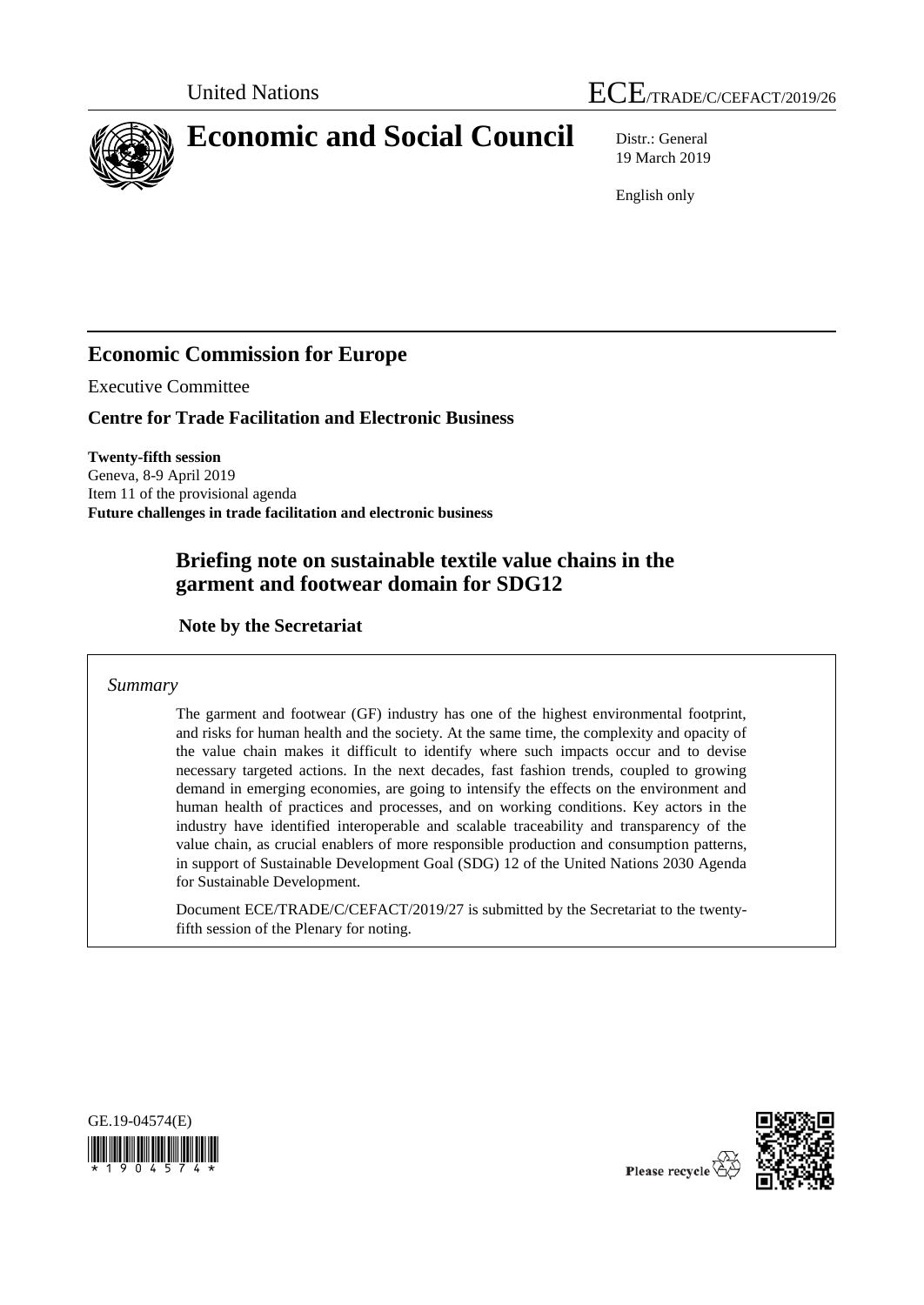## **I. Introduction**

1. Garment and footwear (GF) are one of the industries with the highest footprint in terms of social, environmental and health impacts, mainly happening in raw material production and manufacturing in developing countries. Its value chains are both global and complex, with numerous stakeholders involved, driven by big retailers and traders, however constituted by an enormous amount of small and scattered production facilities all around the world (OECD 2017). Small brands making around half of the industry, are lacking the knowledge and resources to significantly improve their footprint.

2. Important ingredients to mitigate sustainability risks and impacts in the sector, include: 1) Improving working conditions of employees in the raw material production and manufacturing stages, especially in the upstream segments of the value chain; 2) Improving the environmental footprint of products and production processes throughout the entire value chain, including aspects such as use, reuse and recycling, in line with a circular economy approach; 3) Moving consumers attitudes towards more intelligent and ethical consumption; 4) Ensuring that final consumers receive accurate and relevant information about the social, environmental and health risks of what they buy (EC 2017).

3. This paper explores how traceability and transparency of value chains can help advance the sustainability of the garment and footwear sector. It highlights that transparency and traceability must be a collaborative effort and investigate requirements for and components of robust scheme and provides a series of recommendations on possible measures for public authorities. Such efforts will support achieving relevant Sustainable Development Goals (SDGs) targets of the 2030 United Nations Agenda for Sustainable Development, particularly under SDG 12 on responsible consumption and production, with targets 12.6 inviting Member States to encourage companies to adopt and report on sustainability practices, and target 12.8 about ensuring that people everywhere have the relevant information and awareness for sustainable development and lifestyles.

## **II. Methodology**

4. The paper addresses the following research questions: 1. How can transparency and traceability of the value chains help advance sustainability of the GF sector? 2. What are the key requirements for the business sector to put in place a robust transparency and traceability scheme? 3. What are possible measures that public authorities (national/regional/international) could devise to support traceability and transparency of sustainable GF value chains?

5. To answer these questions, quantitative and qualitative analysis have been conducted through targeted interviews and field visits.

6. For this study the term clothing refers to both garment and footwear.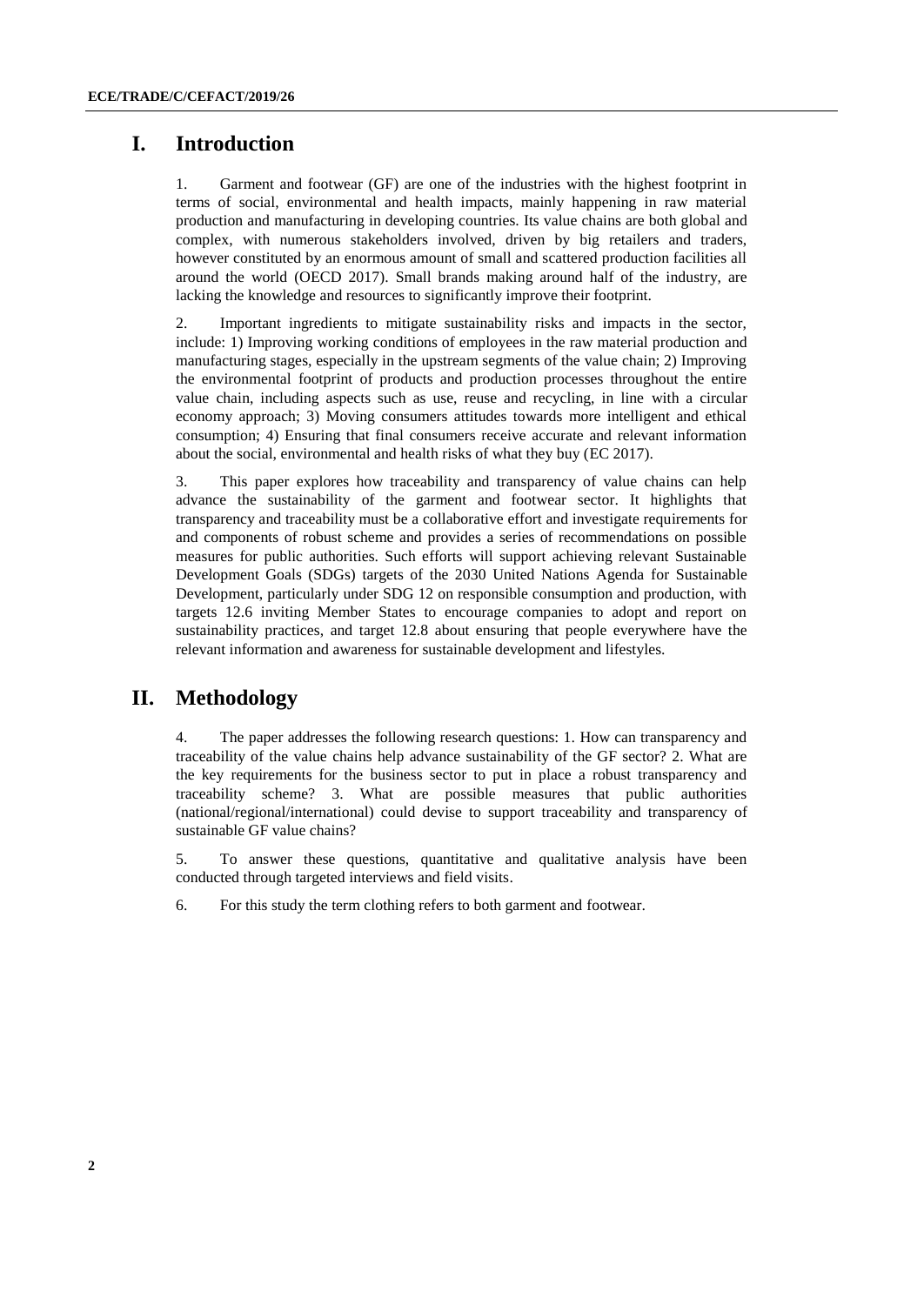*Traceability is understood as "the ability to trace the history, application or location of an object" in a supply chain (ISO, 2015).In this context, it is defined as the ability to identify and trace the history, distribution, location and application of products, parts and materials, to ensure the reliability of sustainability claims, in the areas of human rights, labor (including health and safety), the environment and anti-corruption (UN Global Compact 2014); and "the process by which enterprises track materials and products and the conditions in which they were produced through the supply chain" (OECD, 2017)*

*Transparency relates directly to relevant information been made available to all elements of the value chain in a standardized way, which allows common understanding, accessibility, clarity and comparison (EC 2017)*

*Sustainability, in this context, is understood as the manufacturing, marketing and use of garment, footwear and accessories, and its parts and components, taking into account the environmental, health, human rights and socio-economic impacts, and their continuous improvement through all stages of the product's life cycle (design, raw material production, manufacturing, transport, storage, marketing and final sale, to use, reuse, repair, remake and recycling of parts and components) (UNECE 2018).*

7. Regarding the survey questionnaire, 100 companies have responded from all over the world. Companies represent the textile sector for 68%, while 21% of the respondents are from the leather sector, and 11% only cover both sectors. In terms of geographical coverage, more than 80% of the 100 companies that took part in the Survey are from the European Union, while the rest are from America from Africa (1 from South Africa) and from Asia, with the rest having provided anonymous responses.

## **III. Key facts for the garment and footwear industry**

8. Clothing's market is valued at US\$ 3 trillion in 2017 and represents 2% of the world GDP (Euromonitor 2017, Fashion United 2015, BCG 2017)<sup>1</sup> and is expected to accelerate its pace, with an annual growth rate estimated at 2.1% between 2017 and 2022 (Euromonitor 2017). Globally, the industry employs more than 60 million workers (Fashion United 2018), with most of them in the upstream part of the value chain and in LDCs, and up to 75% of workers being women (ILO 2017). Currently, clothing represents about 5% of total manufactured goods exported in the world (WTO 2017), with China leading (36%), followed by the EU (28%), Bangladesh (6.4%), Vietnam (5.5%) and India (4%). And in 2018, the sector appears to have reached a tipping point, with more than half of sales of garment and footwear going to emerging markets located in Asia-Pacific, Latin America and other regions, as more people in such regions have joined the middle class. This evolution lies in the phasing-out of the Multi-Fibre Arrangement (MFA) that had governed the world trade of clothing from 1994 to 2004 through quotas on developing countries'

<sup>&</sup>lt;sup>1</sup> Market size estimates based on triangulation of Euromonitor International (Apparel and Footwear) 2017, Fashion United 2015, Boston Consulting Group 2017.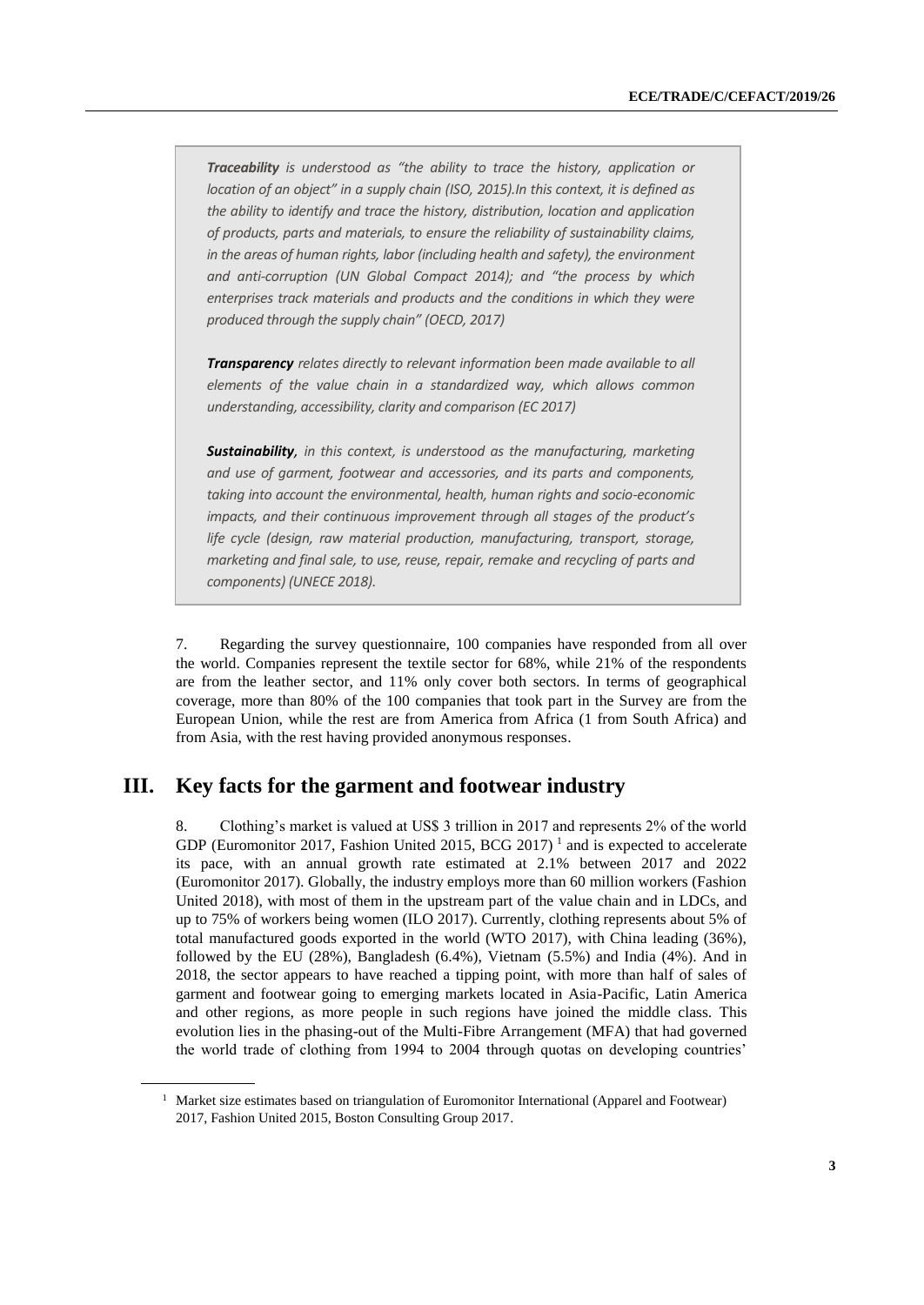exports to advanced economies (EC 2017). Coupled to the accelerated adoption of disruptive technology, digitalization across the value chain, adoption of innovative business models and proliferation of data, this has led to the globalization and fragmentation of the industry value chain, and a move towards faster and more flexible production models (MacKensey&Company 2018).

9. The increasing delocalization trend of the upstream part of the supply chain has been certainly due to the opportunity to benefit from cheaper labor costs, less stringent and demanding legislation on labor rights in developing economies (ILO 2017). Consumers have responded to lower prices and a greater variety by buying more items of clothing. The number of clothing items produced each year has doubled since 2000 and exceeded 100 billion in 2014 (MacKensey & Company 2018).

#### **IV. An overview of sustainability risks in the garment and footwear industry value chain**

10. Regarding the environment, while natural fiber cultivation involving pesticides results in decreased soil fertility and water pollution, in the manufacturing stage the industry has an environmental footprint mainly linked to discharge of pollutants and water consumption (79 million m3/year of water consumption), and it is no secret that the clothing sector consumes very high levels of energy and plays a role in climate change (1,715 mln tons/year CO2 emissions) (Strähle et al. 2015) .

11. When it comes to the health risks associated with the handling of chemicals, and the illnesses that are a by-product of using such substances, it is reported that 10 % of textilerelated substances are of potential concern to human health, and that 25 % of chemicals manufactured globally are applied in the clothing industry.

12. Lastly, but not of less importance, social risks exist as the production of garments is often outsourced to developing countries, where there are less stringent labor laws. On average, it is estimated that minimum wages are half the level of leaving wages, there are 5.6 injured per 100 workers every year, and in certain countries, for 87% of the workforce (manly women), wages are lower than the minimum wage, which is well below living wages (ILO 2017). Such risks and impacts are expected to growth, following an increase in global fashion consumption by 63% (from 62 to 102 mln tons) between 2015 and 2030, also due to fast fashion trends, that has led to an average increase from 2 to about 5 fashion cycles a year. This has put great emphasis on the need to investigate waste production and the issues of reuse and recyclability, starting from the fiber stage of the supply chain.

## **V. Companies' strategies for sustainable production patterns**

13. Due to growing concerns on the industry footprint, sustainability practices are receiving increased attention from industries. Consumers are getting more and more concerned about the ethical and environmental impacts of their purchases. In 2015, a survey in 60 countries found that 66% of consumers are ready to pay more for products or services from companies committed to sustainability (Nielsen, 2015). And more recent studies show that conscious consumers increasingly leave in emerging economies, are educated, with high income and children below the age of 17 (Euromonitor International 2018). At the same time, challenges for the sector have intensified and new drivers have emerged – such as product safety, product authentication (anti-counterfeit), sustainability and Corporate Social Responsibility (CSR) (GS1 2018). Companies are therefore starting to think not only in terms of economic profit but also of sustainability and of the societal values they create, to manage reputational risks. In fact, most of the companies surveyed for this study have a formal sustainability strategy in place specially focused on companies'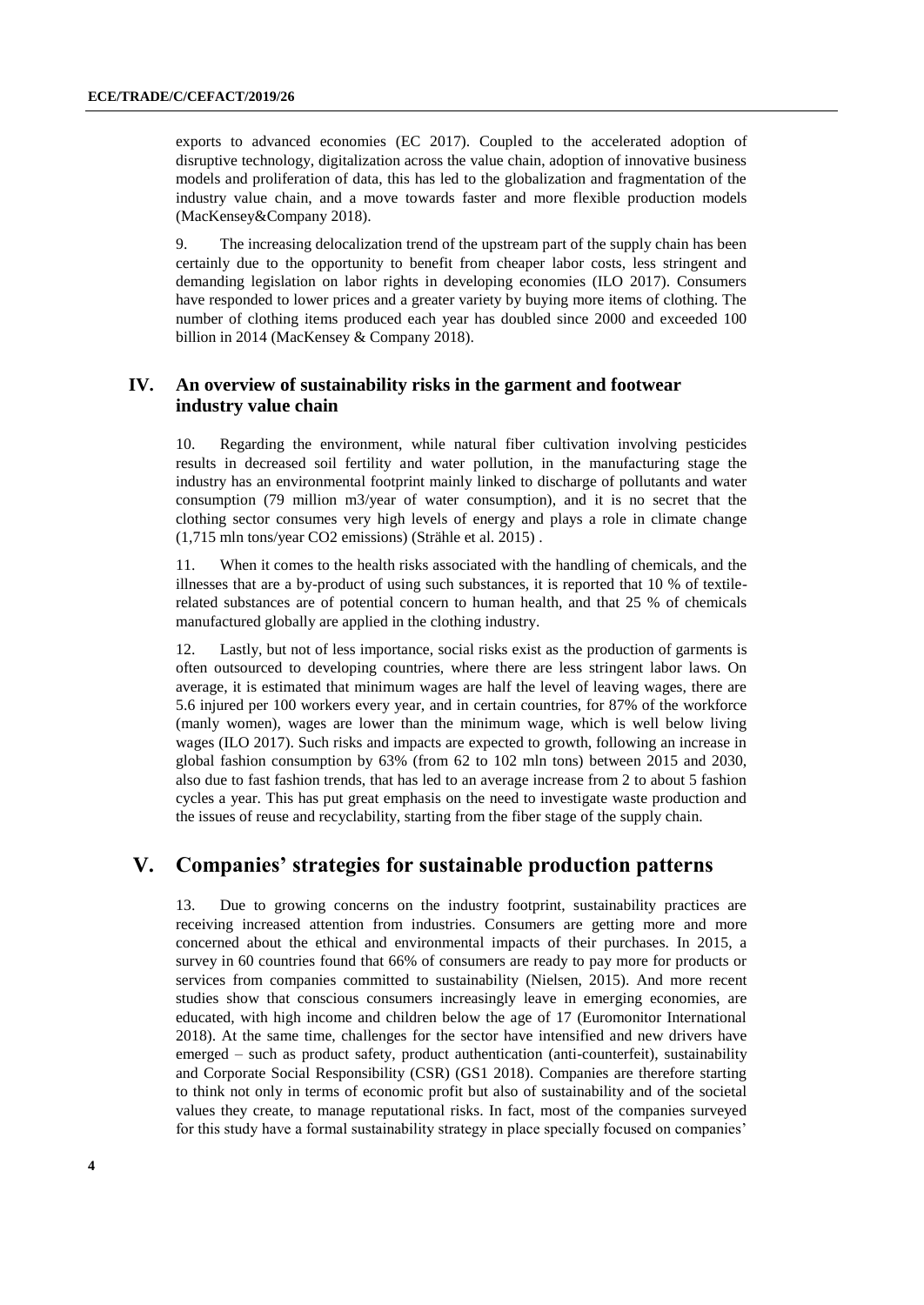internal operations and own facilities, at the level of raw material extraction and production in the manufacturing and assembling process, or at the design stage. However, when it comes to addressing sustainability risks and impacts along the value chain and requesting compliance with environmental and social standards to suppliers and subcontractors, such share is sensibly lower (less than 40%).

14. In terms of social and ethical risks for employees', key concerns are described in Figure 3.

Figure 3. Environmental and Social/Ethical Risks in Sustainability Approaches



#### Source: UNECE 2018

15. Regarding environmental risks, sustainability approaches mainly investigate levels of energy and water consumption, use of chemicals, production waste treatment and recycling, and CO2 emissions in production processes. Increasing attention is also paid to circular approaches in terms of reuse, recycling and green R&D. However, there is less attention to impacts in the upstream part of the value chain, such as the environmental footprint of raw material production. When it comes to working towards compliance with sustainability claims, 51% of surveyed companies mentioned they have voluntary certification/s on sustainability performances<sup>2</sup>. Also, it is worth mentioning that companies

<sup>2</sup> For raw materials: GOTS, FSC, GRS, OEKO TEX, Tessile e Salute are the most mentioned; for products: OEKO TEX, GOTS, USI 140001-S001-18001, Tessile e Salute, Serico, FSC, Detox are the most mentioned; for internal production: ISO 14001, OEKO TEX, Standard 100, GOTS, INDITEX, Tessile e Salute, FSC, Detox are the most mentioned.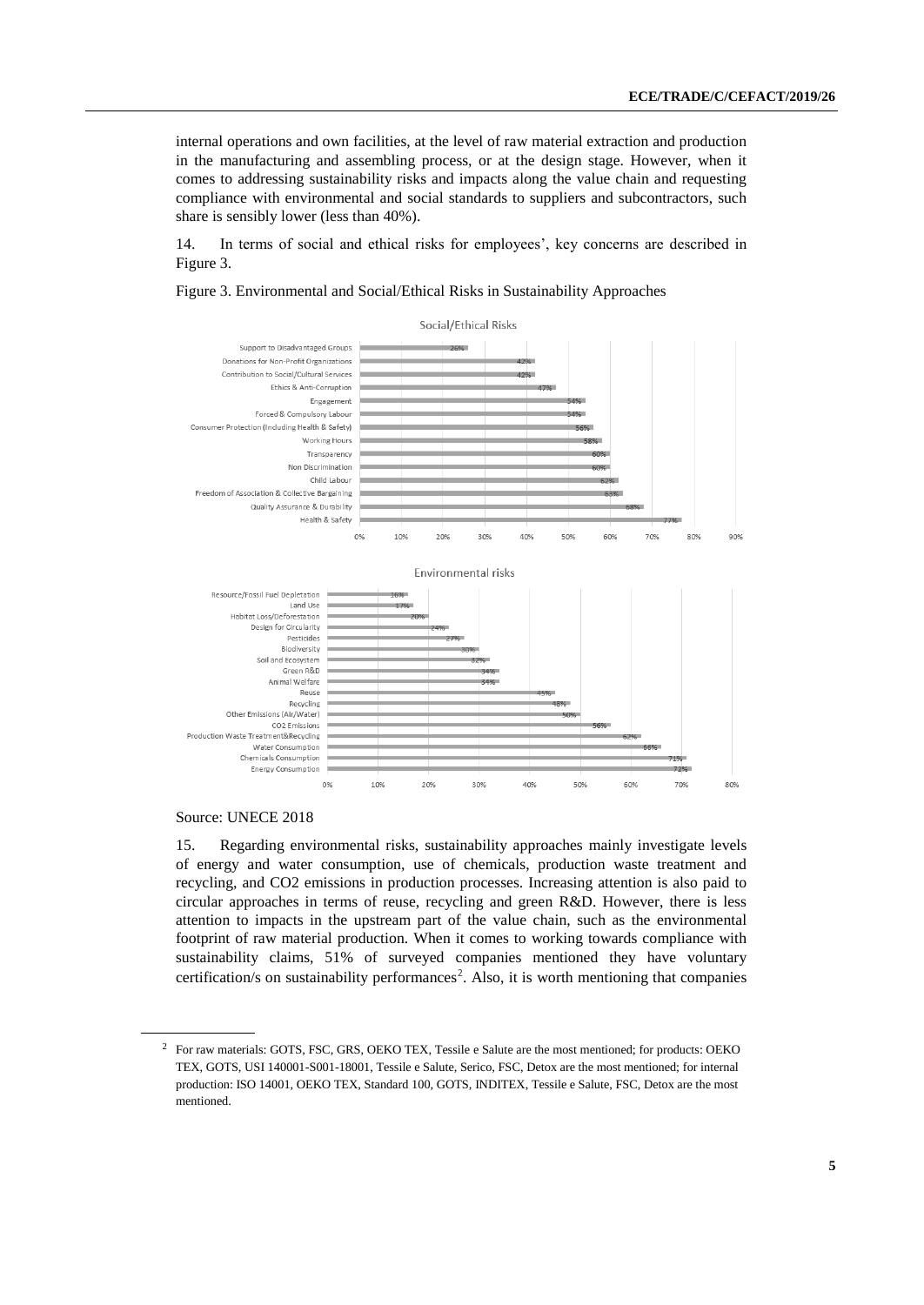are becoming increasingly aware of the relevance of their sustainability approaches to achieving the SDGs (38% of respondents).

## **VI. Transparency and traceability as means to advance sustainability of the value chain**

16. Brands, retailers, suppliers, processors, manufacturers, distributors, logistics providers and solution providers, regulators - and consumers - are all demanding fast, accurate and complete information that can be seamlessly accessed across traceability systems (GS1 2018). However, it is a challenge for companies to meet the ever-increasing demand for trusted information about the products consumers purchase and wear or use without a framework to ensure that traceability systems are interoperable and scalable.

17. Products for this sector, are the result of numerous production phases, and the interaction of multiple economic actors that exchange raw-materials, semi-finished goods, parts and components and finished goods and large geographical and cultural distances between retailers and brands from one side and farmers and manufacturers on the other side. Therefore, sustainability can't be achieved in the boundaries of a company's own operations but must be pursued and traced throughout the entire value chain (Winter and Lash 2016, OECD 2017).

18. Improving traceability and transparency are key means to investigate and collect most of the data needed to qualitatively and quantitatively assess the environmental and social sustainability of a value chain, and as the first necessary step in the roadmap for scaling-up sustainable patterns (BCG and GFA 2018). Traceability is the capacity to substantiate a claim via the collection of relevant data generated along the value chain (history, distribution, location and application of products, parts and materials). Its application allows the mapping of the business and production flows, from farming and raw materials extraction to semi-finished product and parts production to final product manufacturing, retail, and possibly use and reuse, in line with a circular economy approach (Agrawal at al. 2016). This requires the active collaboration of partners involved in the same production network. By using this approach, each actor can include in its network the sustainable partners, which can adopt the same method for the selection of their own suppliers. The next step is Transparency, which relates directly to relevant information been made available to all parties and actors of the value chain in a standardized way, which allows common understanding, accessibility, clarity and comparison (EC 2017).

19. But "How can transparency and traceability of the value chains help advance sustainability in the garment and footwear sector?" This is the first research question addressed in this paper. In fact, key actors in the industry have identified traceability and transparency as crucial enablers for change towards more responsible production and consumption patterns, and as the first core priority for immediate implementation (CEO Agenda 2018, BCG and GFA 2018). It allows connection between producers and firms, firms and brands and retailers, and provides a rigorous way of collecting information related to operations and products along the value chain. Figure 4 reports the results of the Survey conducted for this study, which highlights the business sector views on the key benefits of traceability in garment and footwear value chains. According to respondents, traceability helps companies to build trust with consumers, along with stronger relationships and more solid networks with clients and suppliers. It also helps identify opportunities for efficient and sustainable management of resources, as well as risks for health, the environment and labor rights. Presenting the information in a standardized form, supports common understanding, accessibility, clarity and comparison, and fosters credible communication towards consumers and the public.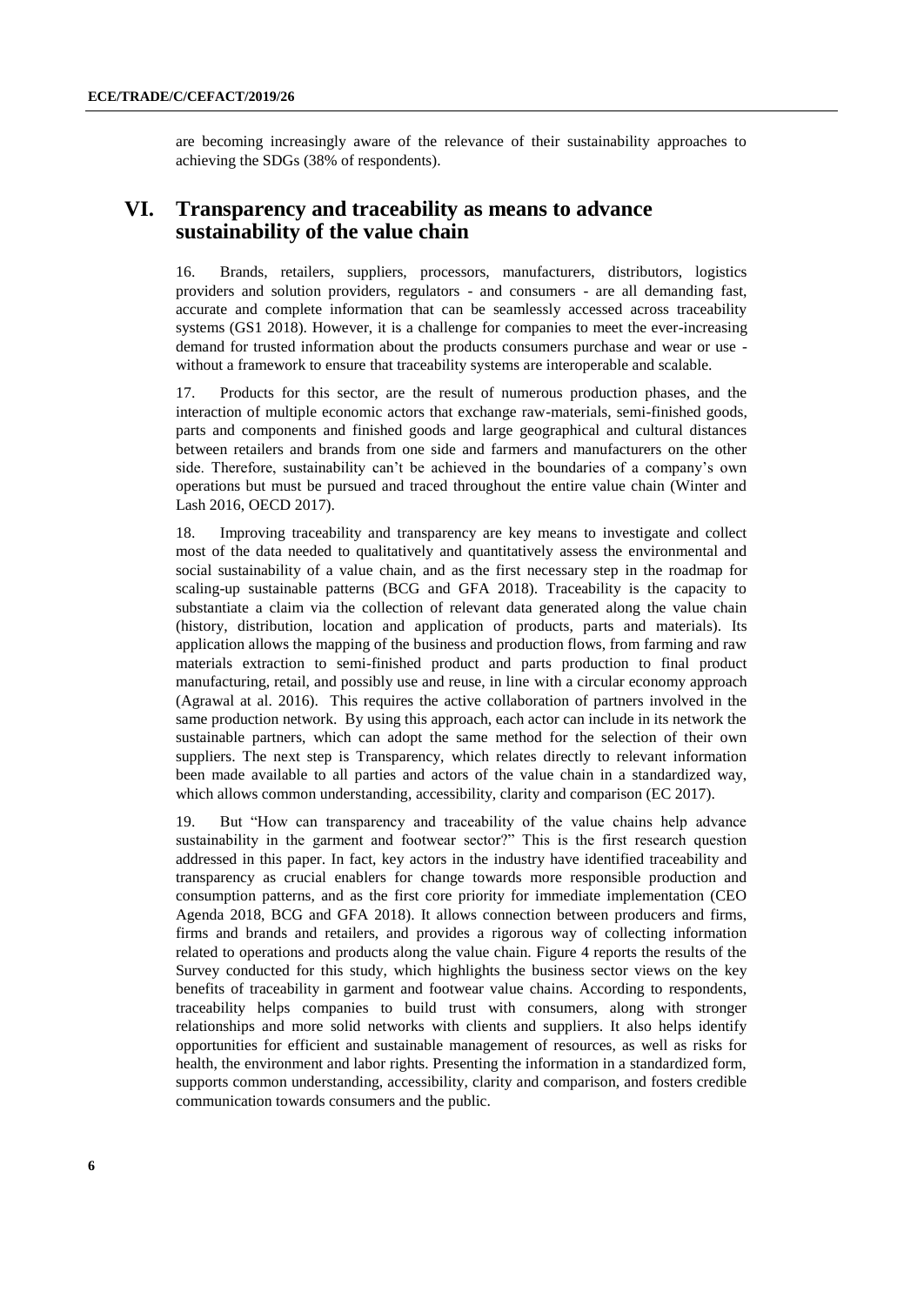Figure 4. The benefits of traceability

| <b>Consumers' trust</b>  | More accurate information to consumer's regarding product safety, due to           |
|--------------------------|------------------------------------------------------------------------------------|
|                          | availability of more robust, and complete product data used in B2B and B2C         |
|                          | processes. This is to be coupled to more accurate and rapid detection and          |
|                          | deterrence of counterfeit products.                                                |
| <b>Reputational risk</b> | More efficient and accurate sustainability and CSR information, resulting from     |
| management               | increased transparency and automated recording and sharing of traceability data.   |
|                          | This allows to better address pressures from civil society, media, politicians and |
|                          | regulators, regarding products and operations claims                               |
| <b>Efficient supply</b>  | Costs savings resulting from simplified and automated business processes such as   |
| chain/resource           | inventory management, but also from better information and control over            |
| management               | resource use (water, energy, chemicals, etc.)                                      |
| Enhanced                 | More accurate and complete information exchange helps improve communication        |
| communication with       | with business partners along the value chain.                                      |
| business partners        |                                                                                    |

Source: UNECE 2018, GS1 2018, Kumar et Al. 2017

20. To address this research questions, the Study has investigated research papers and has conducted face to face interviews with multiple stakeholders. They highlight that traceability and transparency of the value chain are important pre-conditions for sustainability and are key for identifying and monitoring risks and impacts, sustaining the reliability of claims and companies' accountability, reducing public pressures and for making relevant information available to final consumers.

21. Finally, the Study have found that actions to advance transparency and traceability of value chains have a positive effect on companies' sustainability performance. A regression of Survey's data on companies' responses regarding their traceability and transparency actions on one side and their sustainability reporting on the other side, shows a significant positive correlation, with a correlation coefficient of 0.5 (See Figure 5).





Source: UNECE 2018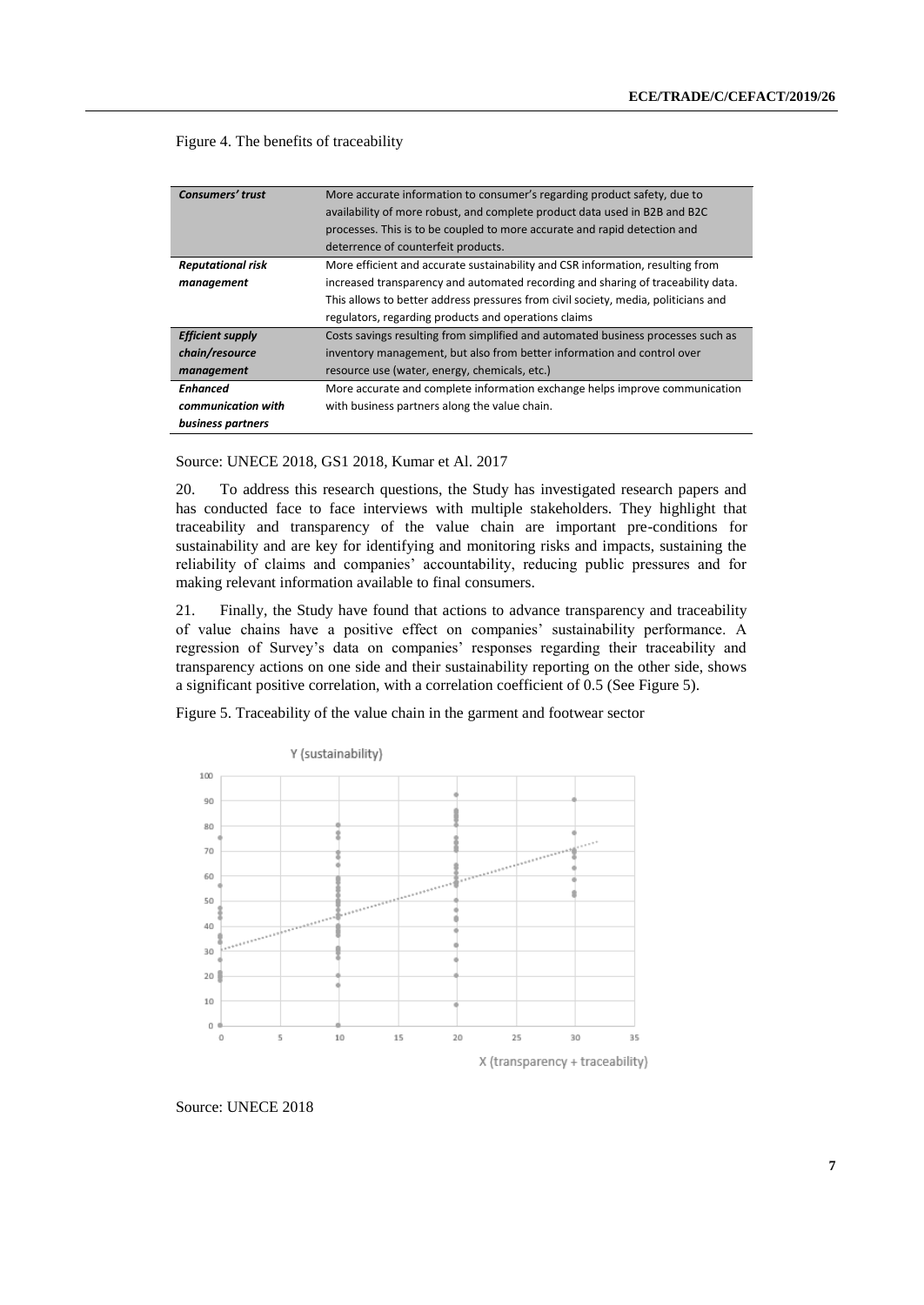### **VII. Challenges and opportunities to achieving value chain traceability and transparency**

22. Tracking and tracing the value chain is a challenging task because of the organizational and technological complexities for the industry (Kumar at al 2017). The Survey has enquired among respondents on the actual share of companies tracking and tracing their value chain. The results point out that only 34% of companies has a traceability approach in place, of which half has visibility up to Tier 2 (material manufacturing or finished materials production) only (See Figure 6).

Figure 6. Traceability of the value chain in the garment and footwear sector



Source: UNECE 2018 [In the left graph, other refers to Chemical Suppliers]

- 23. In the Survey, respondents view key challenges as mainly in relation to:
	- The fragmentation and complexity of the business network (for 69% of respondents) makes it often difficult for companies to track products history and features. Multiple actors with different systems and requirements contribute to production across international borders, and some areas in a supply chain are especially opaque. However, technological advances (e.g. blockchain, bar codes, chips) may make this increasingly more manageable;
	- Privacy of data and data security (for 55% of respondents), which are of concern particularly for brands, traders, and companies in the high value segment of the market, as they are often ready to share information about specialized providers.
	- The costs associated with the necessary resources and technologies for the implementation of such schemes, also due to increasing amounts of data and information to manage and inventory volumes (for 49% of respondents). Traceability requires substantial investment in technology and processes aimed at performing various levels of verification on products, parts and components at all stages of the value chain.
	- Technological barriers. Indeed, technological advances such as blockchain and distributed ledger technologies, bar codes and chips, offer an opportunity. Mastering these technologies is a challenge, also due to geographical and language barriers. These costs are a concern for many actors pursuing traceability, which is the case especially for non-vertically integrated companies or brands and SMEs (29% of respondents). When leadership is there, and collaboration is widespread, there is an incentive for actors to work together, which lowers cost overall.

24. When it comes to transparency and the disclosure of information about suppliers, location of production sites, and compliance with sustainability standards in companies own operations and suppliers, only 28% of companies make their suppliers list publicly available. The same share of companies produces a sustainability report that covers the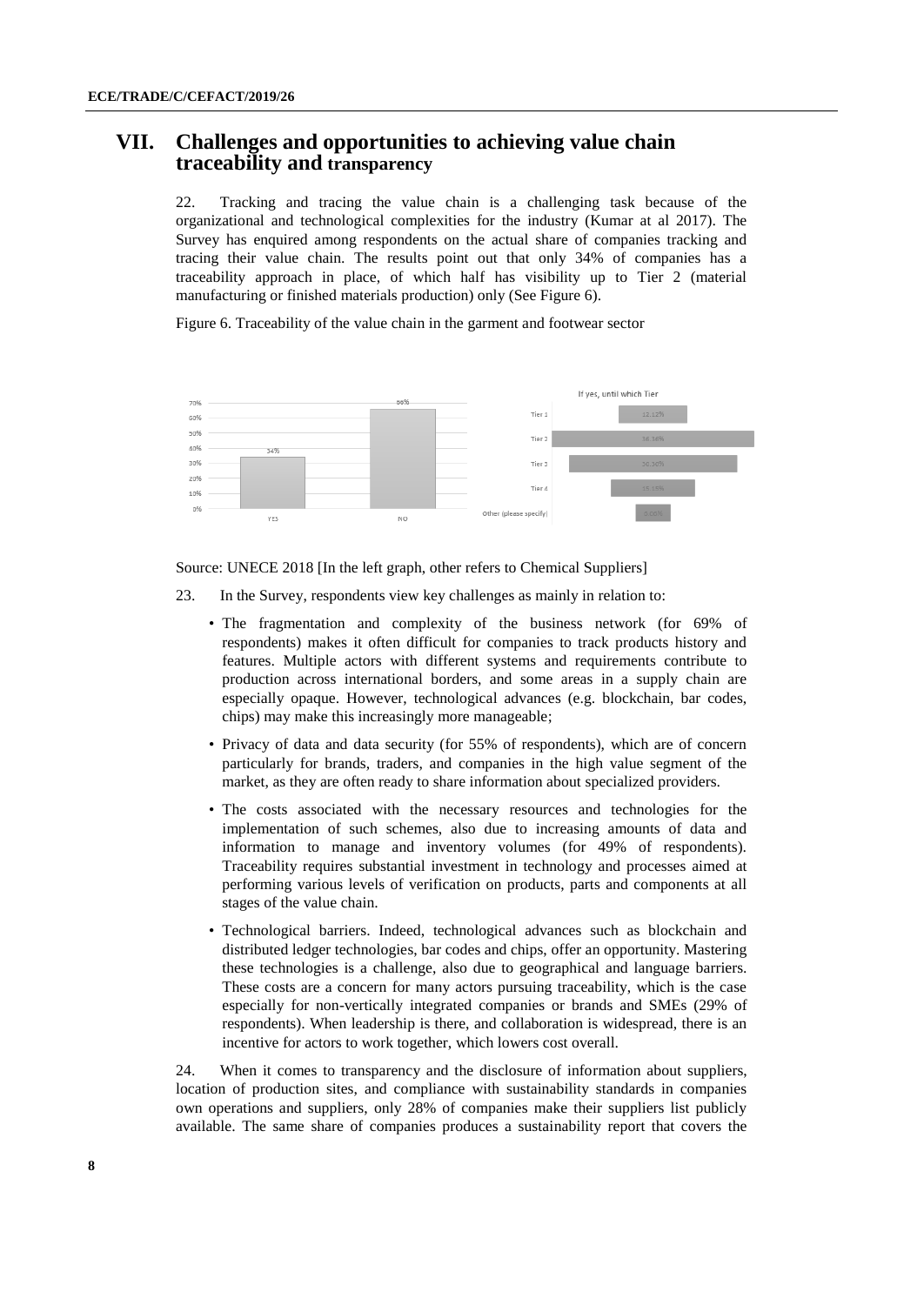environmental/social and ethical risks and impacts. Such reports are mainly addressed to the public, the clients/suppliers base, and investors, and are disclosed though companies' websites. But having or disclosing information about Tier-1/Tier-2 suppliers is not enough. Traceability is required through the whole value chain. According to the Pulse of the Fashion Industry 2018 report, 2/3 of negative sustainability impact occurs at the raw materials stage (tier-four).

25. The second research question enquired by this study, is as follows: "What are the key requirements for the business sector to put in place a robust transparency and traceability scheme?"

26. According to Survey's respondents, key data/information to be exchanged through a robust traceability system for sustainable value chain in the sector should include information on the country of origin of the main products, parts and components of garment and footwear (81% of respondents), features and properties of raw material and products (78 % of respondents), information on the processing step (58% of respondents) and compliance with sustainability requirements in terms of social, environmental and health risks and impacts (56% of respondents). Other type of data should relate to costs, responsible parties, transport modalities and trade transactions (See Figure 6).

27. When it comes to technical standards to exchange such information and data, the GS1 Global Standards provides general guidelines to identify, capture and share supply chain data. They define business process and system requirements for full supply chain traceability, although the standards developed so far do not focus specifically on textile and leather value chains. The EU Ecolabel, the Global Organic Textiles Standard (GOTS) and the Fairtrade Textiles Standards all contain elements of traceability implementation for textiles.

28. All together, these standards and guidelines do not cover all the materials and types of production used in textile and leather value chains, thus do not encompass every single stage of the value chain. This makes it hard for companies and consumers to navigate and chose which model to use. Based on such indications, a cornerstone of a Traceability Framework would be a standardized representation of business processes, business transactions and information entities (Business Requirement Specifications BRS), to map and describe the exchange of data for the traceability of raw materials, products parts and components, during extraction, processing, assembling, transport, within a country or across borders, as well as location and responsible parties. Such scheme should also map and describe the exchange of data related to the origin of raw materials, textile products, parts and components and how they have been made, including with respect to social, environmental and health requirements, based for instance, on a complete set of sustainability criteria, like those included in the OECD Due Diligence Guidelines for Multinational Enterprises. This will allow the exchange of certificates for compliance sustainability requirements.

29. The Framework should also provide for the standardization of the basic structure of supporting Business Documents (Core Component Business Document Assembly CCBDA) and describe the information exchanged in a Business Interaction in textile and leather value chains, in a syntax and technology neutral way. In addition, a XML and/or EDIFACT message schema should provide for the harmonized electronic exchange of data and certificates B2G and B2B that supports the business processes for sustainable value chains. Finally, implementation guidelines should be made available for usage of the message and exchange mechanisms, including the specification of identifiers for product, parties and locations and other devices, and use of code lists (UN/CEFACT 2015).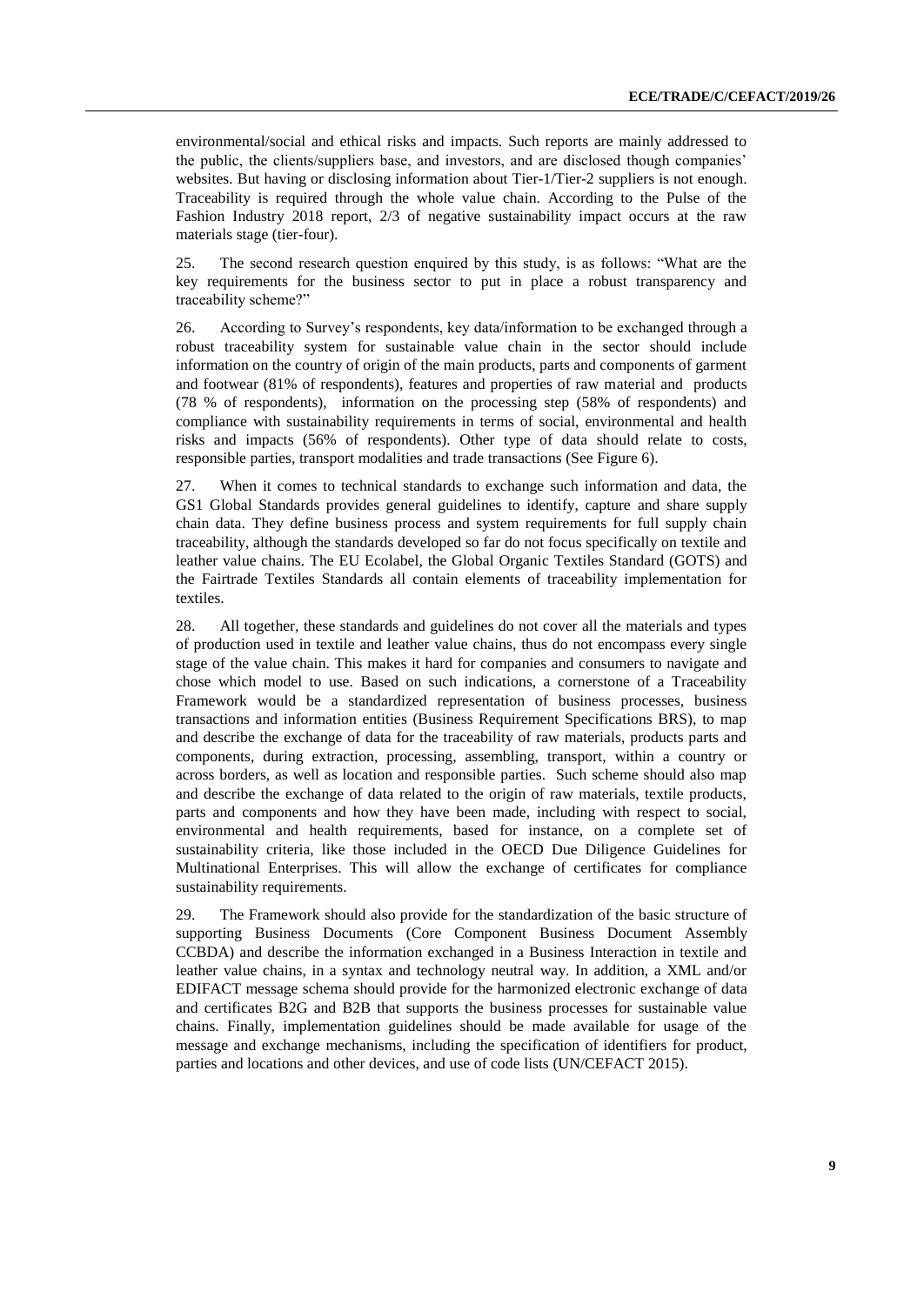#### **VIII. Policy and legislation in support of transparency and traceability of value chains in the garment and footwear sector**

30. "What are possible measures that public authorities (national/regional/international) could devise to support traceability and transparency of sustainable garment and footwear value chains?"

31. The results of this Study highlight the relevance of policy as a key driver for advancing transparency and traceability of value chains. Compliance with national, regional or international regulatory requirements or guidance directives and common criteria to measure and benchmark sustainability performance, coupled with an effective auditing system for compliance and alert on violations, is a priority for companies (75% of respondents), which have also stressed the need for fiscal incentives (64%) and support to R&D (54%) and training for skills development (61%).

32. For the GF sector, at the regional level, Regulation (EC 907/2006) of the European Parliament and of the Council REACH mandates the traceability for all chemical substances, including those used in garment and footwear manufactured or imported in Europe. Also, in 2011, the EU adopted a Regulation (EU 1007/2011) on textile names and the related labelling of textile products. And in April 2014, the European Parliament voted that manufacturers should be required to label all non-food goods with their country of origin. Finally, an EU Regulation (1007/2011) concerns the marking and labelling of the composition of products fibers and other information for the consumer on products quality.

33. At the international level, the OECD Due Diligence Guidance for Responsible Supply Chains in the GF Sector encourages enterprises to take a due diligence approach and implement traceability and transparency systems. The Guidelines stress the need to collect and record information regarding companies' ownership structure, location, size and nature of production stage, suppliers and intermediaries operating at Tier 1 (suppliers and intermediaries/trading agents). They also emphasize the importance of working towards mapping all suppliers of Tier 2, and account for progress over time, with the supply chain mapping including information on subcontractors, to the extent possible. Companies should also work towards identifying the country of origin for all materials or components sourced from high risk areas.

34. The UN Global Compact also provides guidance to help companies and stakeholders understand and advance supply chain traceability and provides practical steps for implementing traceability programs within companies. And the UN Guiding Principles on Business and Human Rights impose obligations for corporations to practice due diligence covering 'adverse human rights impact that the business enterprise may cause or contribute to through its own activities, or which may be directly linked to its operations.

35. A targeted policy document should be therefore developed providing vision and objectives for a global transparency and traceability system. Such a policy should also explore the potential application of new technologies, such as blockchain and other distributed ledger technologies, Internet of Things, artificial intelligence, use of electronic identifiers and labels.

#### **IX. Conclusions and recommendations**

36. Traceability and transparency are crucial enablers for responsible production and consumption patterns. Traceability helps companies to build trust with consumers, along with stronger relationships and more solid networks with clients and suppliers. It also helps identifies opportunities for efficient and sustainable management of resources, as well as risks for health, the environment and labour rights. However, the numerous existing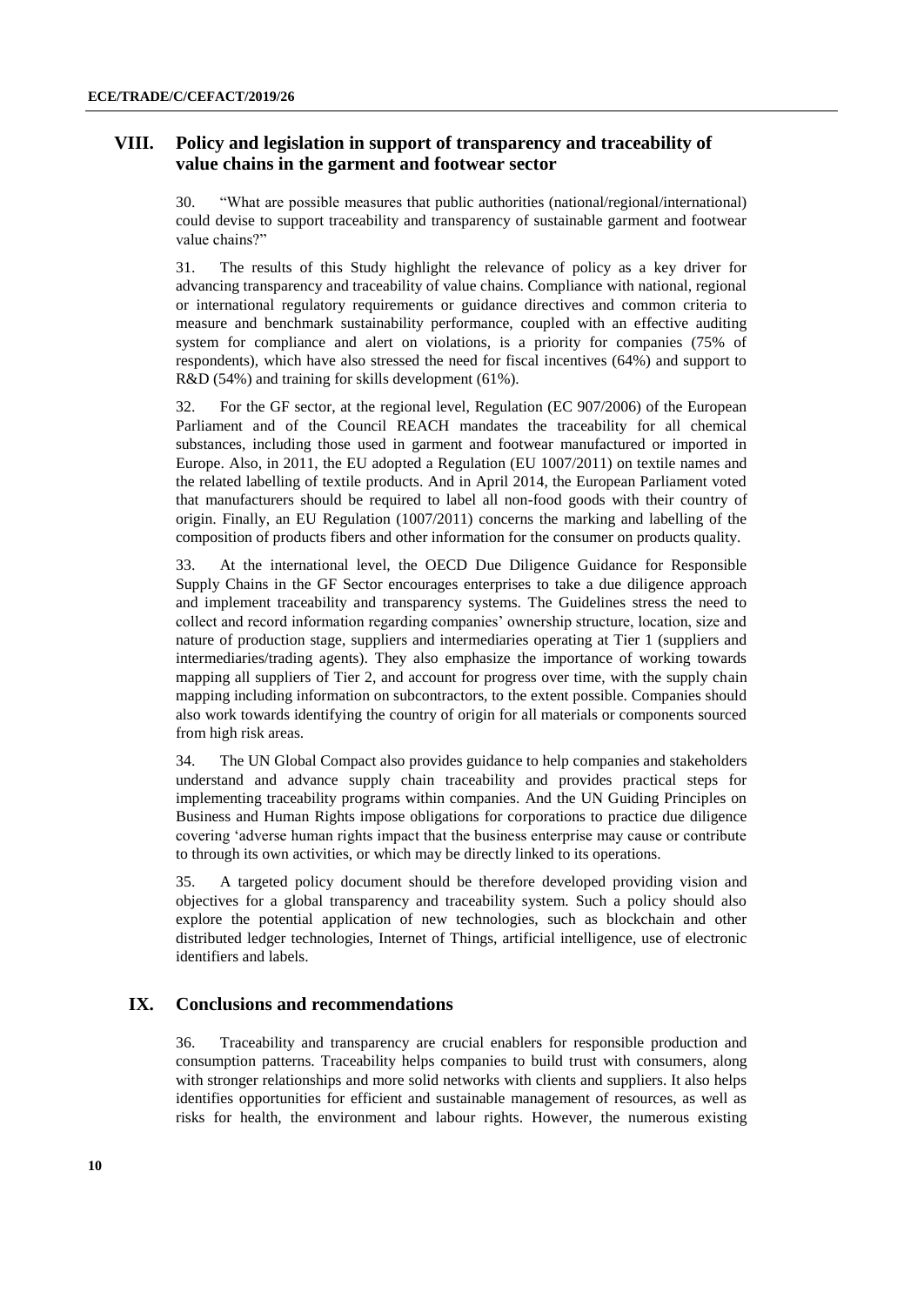standards and guidelines do not cover all the materials and types of production used in the sector, and do not encompass every single stage of the value chain.

37. *A sectoral Framework for Traceability and Transparency of the Value Chain*, that is interoperable and scalable can be the response. It would allow an effective connection between producers and firms, firms and brands and retailers. We develop recommendations about main elements of such sectoral Framework:

**Recommendation 1**: To develop a comprehensive Technical Global Standard for the Traceability of Sustainable Value Chains in the Garment and Footwear Sector, covering the entire life-cycle of products, consisting of:

**Component 1**: A standardized representation of business processes, business transactions and information entities (Business Requirement Specifications BRS), to map and describe the entire value chain in the GF sectors, including sustainability risks at key nodes of the production and consumption process.

**Component 2**: A standardized basic structure of supporting Business Documents (Core Component Business Document Assembly CCBDA) and a description of the information exchanged in a Business Interaction in textile and leather value chains, in a syntax and technology neutral way.

**Component 3**: An XML and/or EDIFACT message schema to provide for the harmonized electronic exchange of data and certificates B2G and B2B that supports the business processes for sustainable value chains in the textile and leather sector.

**Component 4**: Finally, implementation guidelines should be made available for usage of the message and exchange mechanisms, including the specification of identifiers for product, parties and locations and other devices, and use of code lists (UN/CEFACT 2015).

38. Transparency and Traceability Framework needs: a targeted Policy Document, providing its objectives along with implementation phases, a distribution model of costs and benefits among stakeholders, rules for collaboration, a framework for data exchange, including sustainability risks, rules on confidentiality, and measurement of performance. It should also explore the application of new technologies (blockchain, other distributed ledger technologies).

**Recommendation 2**: To develop a Policy Recommendation, to enable governments to advance the necessary policy and regulatory approaches and to support parties along the value chain in their efforts to implement improvement plans, self-assess themselves against recognized international initiatives, standards, codes of conduct and audit protocols.

**Principle 1**: it should be based on a holistic, multi-stakeholders approach, aiming to ensure traceability for the whole life-cycle and value chain of a product, with its parts and components, and requiring companies to cover the entire set of sustainability criteria (e.g. the requirements of the OECD Due Diligence Guidelines).

**Principle 2**: it should include a standardized set of criteria for reporting on the sustainability performance of different parties of the value chain and encourage transparency.

**Principle 3**: it should provide a roadmap for continuous improvement and set the bar high enough to only acknowledge companies that go above and beyond average performance and are committed to continuous improvement.

**Principle 4:** it should also be science-based and reflect regulatory improvements.

39. The Framework, i.e. the Technical Standard and the Policy Recommendation, could be developed by the United Nations Centre for Trade Facilitation and e-Business UN/CEFACT considering its mandate and expertise on traceability schemes for sustainable